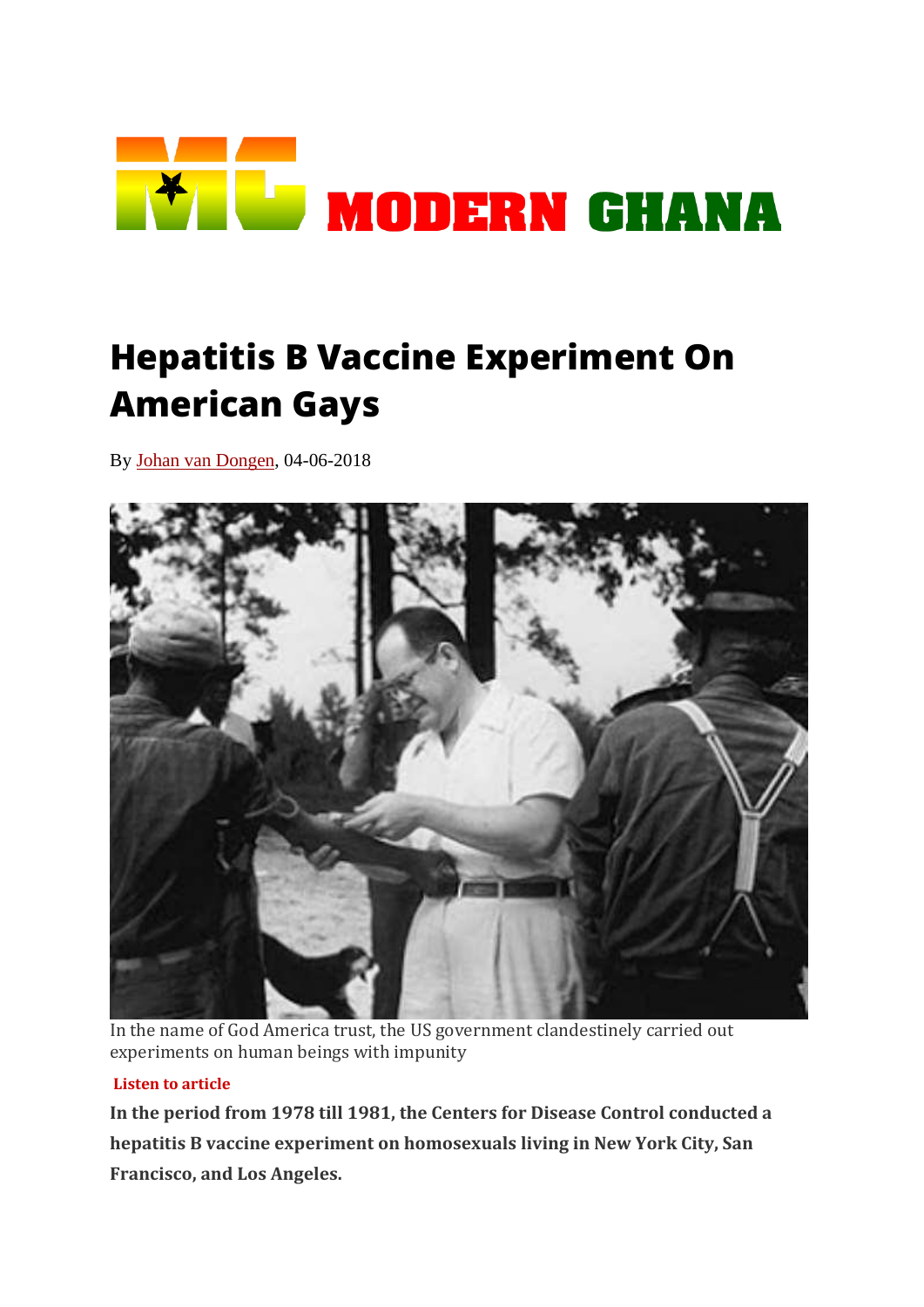HIV/AIDS was first detected among the participants in the CDC hepatitis B vaccine trial and quickly spread throughout the gay community in those cities. A body of evidence, including a detailed statistical analysis of the documented timeline of when HIV infection was detected in the men's blood and reported to the CDC.

Dissidents who have studied the available published data are convinced that this illconceived experiment precipitated the devastating AIDS epidemic in America's homosexual community.

The gay men in the experiment were injected with a vaccine that had been made using human hepatitis B infected blood which was injected into chimpanzees known to be infected with the cancer-causing simian virus 40 (SV40); the virus that had contaminated the polio vaccine.

Before these CDC experiments, there were no reported cases of HIV or AIDS in America. The AIDS epidemic was officially declared by CDC in 1981, at the conclusion of the experiment.

Yet, in the New England Journal of Medicine published report researchers proclaimed the vaccine "safe and incidence of side effects low," and claimed a 96% success rate.

They failed to mention the emergence of a new disease affecting some of the subjects.

The men in the 'Manhattan experiment' had the highest rate of HIV ever recorded for that time period: 20% were discovered to be HIV-positive in 1980, and over 40% in 1984.

In addition, a re-examination of the stored blood samples from an AIDS trial in NYC by epidemiologists at the National Cancer Institute found that one out of five gay men (20%) tested positive for the new KS herpes-8 virus (Kaposi's Sarcoma virus in 1982.)

Before 1978, no stored blood anywhere in the US tested positive for either HIV or the Kaposi's Sarcoma virus, which was not identified until the mid-nineties.

An extraordinary PBS taped an interview with medical historian Edward Shorter and Dr. Maurice Hilleman, Merck's foremost vaccine developer acknowledged that the polio vaccine, manufactured by Merck, had been contaminated with SV40.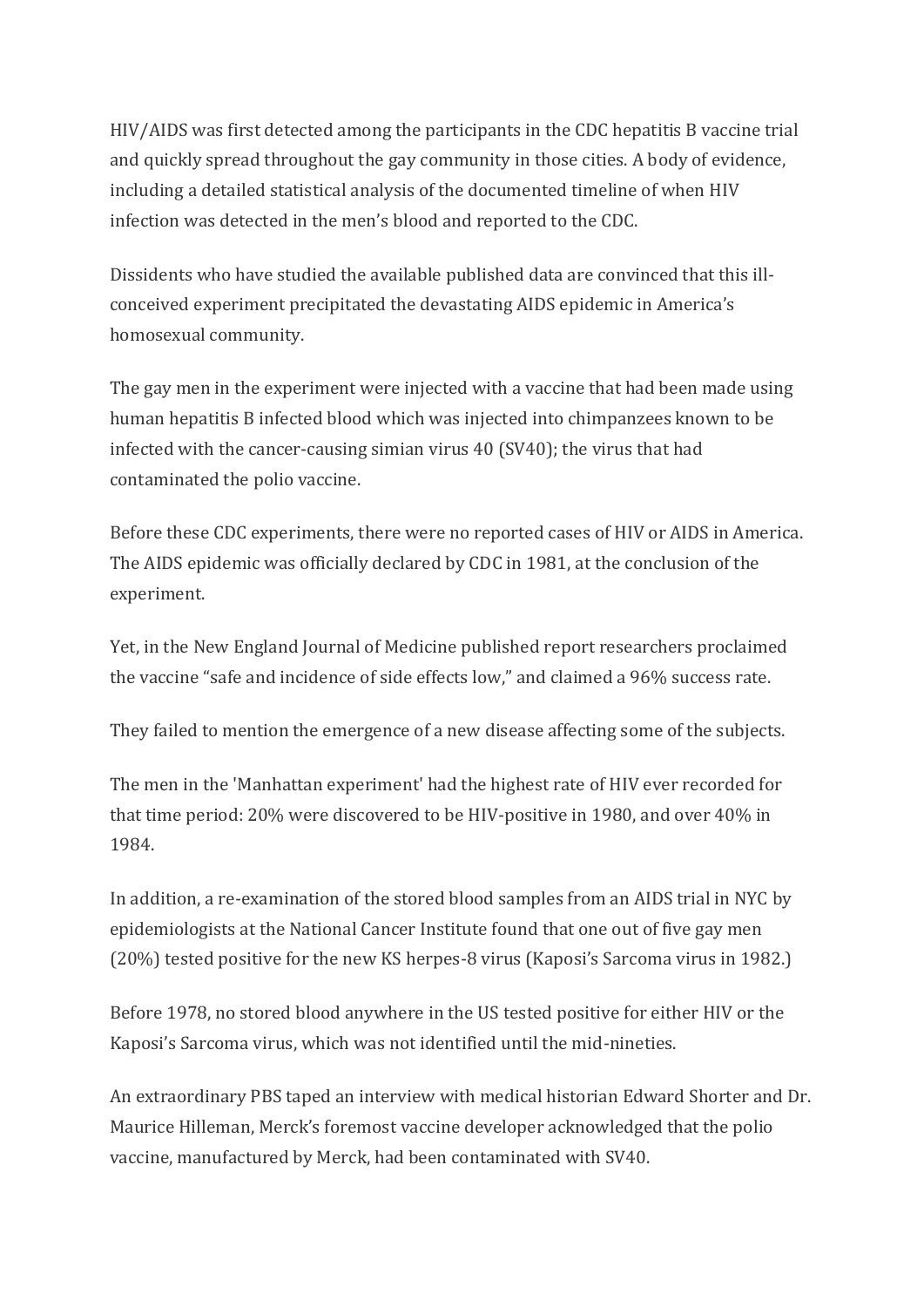He also indicated the likelihood that SV40 is the source of AIDS: "I didn't know we were importing AIDS."

Hilleman nevertheless defended the contaminated vaccine stating: "it was good science at the time because that was what you did. You didn't worry about these wild viruses…" But in fact, the taped interview was never aired for fear of liability, but it was submitted to the Library of Congress and in 2011 posted on YouTube.

In fact, two main questions remain;

.

# **How did these two viruses of primate origin get into the gay male population to cause AIDS and a contagious form of cancer?**

# **Can the AIDS epidemic in the US be traced directly to this CDC's experiment?**

Given the lethal nature of these two combined viruses, it is likely that many, if not most, of the men in the CDC experiment eventually died of AIDS.

The actual number of AIDS deaths among the men in the experiment has never been revealed, nor have their medical records were studied. Efforts to obtain this information have been rebuffed invoking the "confidential" nature of the experiment to deny access.

Alan Cantwell, MD., Gay Vaccine Experiments and the American Origin of Aids, 2011; The Virus Cancer Program, 2005

## **DNA Forum by The Royal Dutch Academy Of Sciences**

## **The Advisory Board of The Dutch Government**

The reason Johan van Dongen, the Dutch scientist and micro-surgeon, read over 30.000 scientific papers, books and everything else he needs for revealing the truth about the real origin of Aids and Ebola was in line with the findings of the above-mentioned experiment.

Together with many more evidence, this was the turning point for him in his carrier as the probe by the establishments themselves. For him this evidence came to light on June 13th, 1978, when he attended the meeting; 'DNA-Research in Discussion in Utrecht The Netherlands.'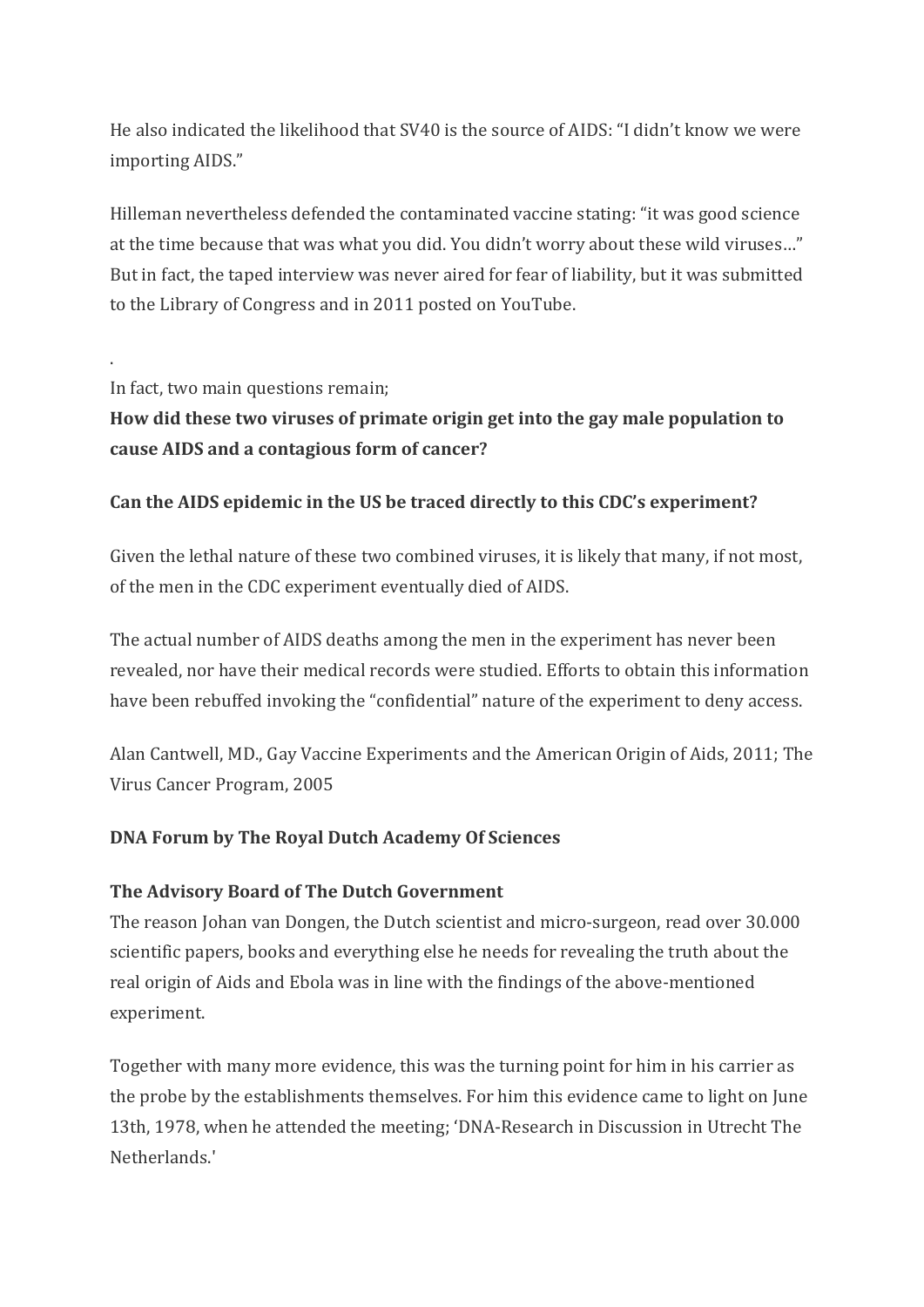During the meeting of The Royal Dutch Academy Of Sciences, the Advisory Board of The Dutch Government, he met Bart Kempinga who was at that time biology student at the University of Groningen, where his doctoral research was at the Department of Science and society sub-faculty of biology with the subject: "Social developments relating to the processing of genes."

He was also a member of the High School, working on a combination of the cancer virus SV40 with a common intestinal bacterium Escherichia coli in our intestines.

Discussing the dangers of these horrific experiments with him his very short answer was; "It is breaking good science and simply the investigation of the moment. It is just what we do nowadays...."

In fact, you didn't worry about wild viruses is my overall conclusion…?!!

But facts history from genetic engineering research particularly in the United States wherein 1978, already exists more than two hundred institutions with recombinant DNA techniques work without proper guidelines. Even so, the Russian Academy of Sciences had a considerable number of recombination in its name.

#### **Professor Dr. H.H. Cohen**

Professor Cohen, a physician, and bacteriologist was one of the panelists the speakers questioned about the figure and the safe safety aspects over the recombination of human E-coli bacteria with SV40 DNA tests.

Cohen is also the director of the National Institute for Public Health RIV and on behalf of the Dutch Government responsible for the manufacture of dangerous vaccines.

Cohen, who dealt with very dangerous vaccines, stated at the above-mentioned meeting; "I can assure you, we know the vaccines are very dangerous but we just try to make it harmless! It is known that in the preparation of such vaccines certain components are included before being released."

He further stressed, "Let me give you an example: It isn't secret that live polio vaccine is also in inactivated polio vaccine, the two forms leukemia, which you currently learned on television, mid-seventies of the last century, that contains a possible tumor virus consist namely, the Simian Vacuolating Virus SV40."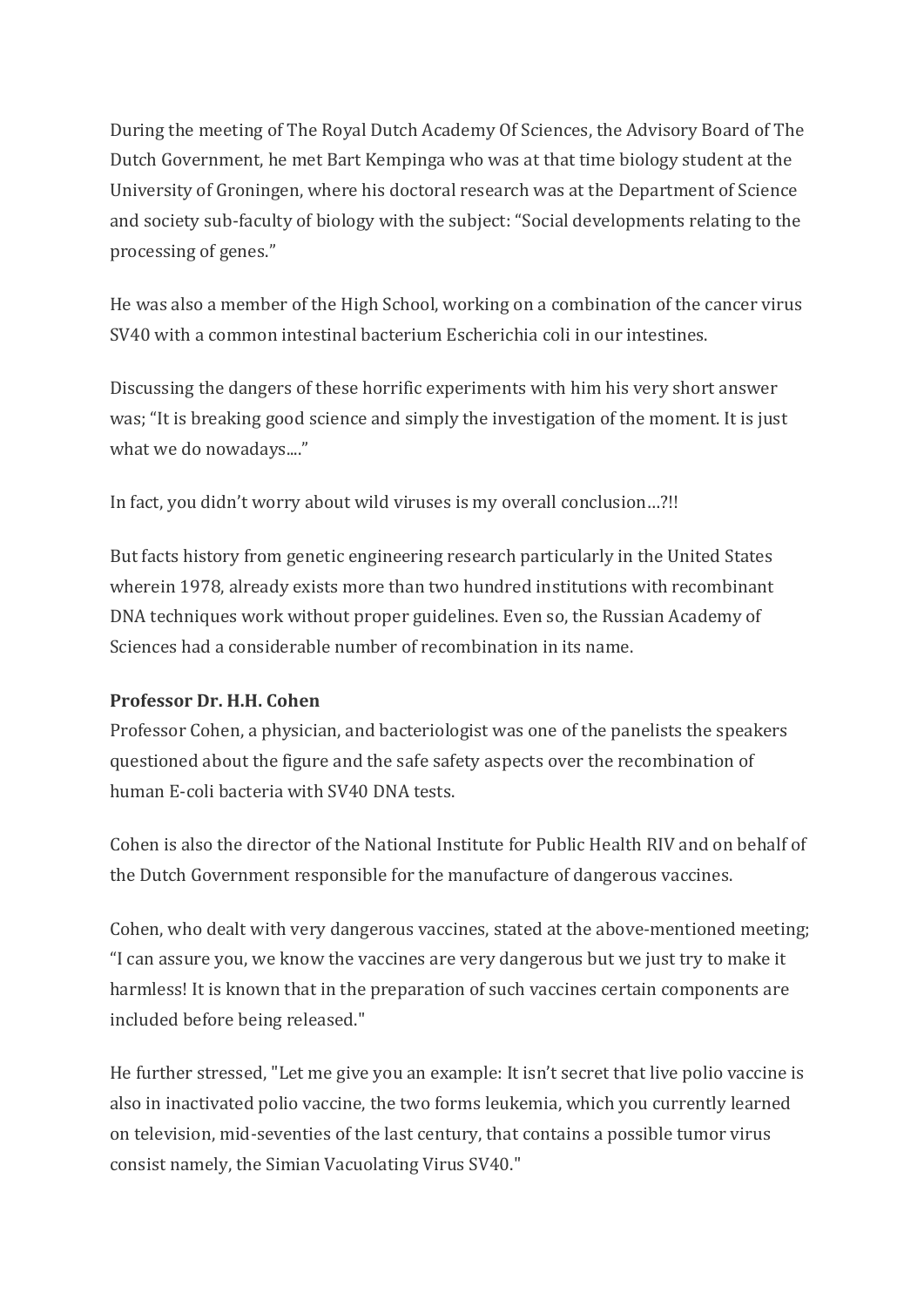"Those tumor viruses, which causes AIDS eds., oncogenic and tumorigenic were later traced in polio vaccine and also on an international level within the framework of the WTO, which established requirements that vaccines should meet."

"The wonder is that this international community from many countries in East and West are generally becoming consensus since this issue began to emerge. Partly socially enforced was because they knew that each other's preparations would recover."

#### **Editorial**

With regards to eugenics, particularly the influence of human behavior is a number of developments in the last century. In fact, with recombinant DNA technology, the establishments have played a role in the war and human depopulation experiments and projects.

This means the principle of parliamentary democracy is incompatible with the state of affairs, where scientists behind closed doors determine how our society will be like, especially since scientists are aware, but mostly unconsciously, quite easily in the service of small but powerful interest groups. We all know the examples.

Scientists also require more and more what our future will look like because the business by allowing it to our scientific and technological progress continues to keep busy reaching consequences for the nature of our society content.

However, it is quite an extremely worrying development when scientists in public will complain about their need to politicians who don't understand nothing and mess up everything.

But what about Africa the continent of guinea pigs? There were a variety of wide experiments by dubious scientists and a crook like Hillary Koprowski. During the most normal course of business, he heavily genetically engineered with SV40 contaminated vaccines on innocent and ignorant Africans.

We know in many books and tens of thousands of scientific papers about AIDS and depopulation projects that are developed under the Apartheid regime and in the former Belgian Congo.